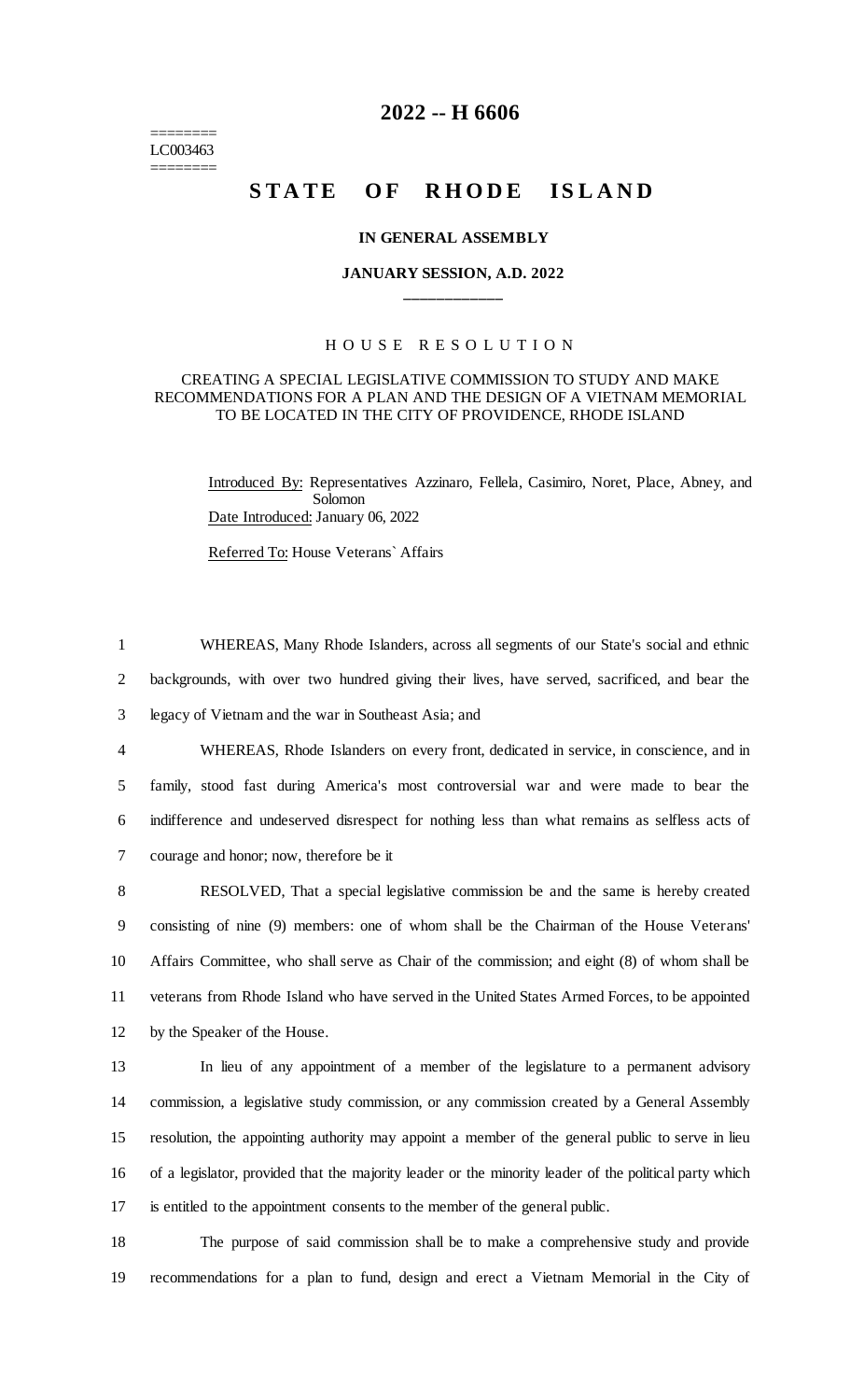Providence, Rhode Island, to honor members the United States Armed Forces who died in Vietnam.

 Forthwith upon passage of this resolution, the members of the commission shall meet at the call of the Speaker of the House and organize.

Vacancies in said commission shall be filled in like manner as the original appointment.

The membership of said commission shall receive no compensation for their services.

All departments and agencies of the state, shall furnish such advice and information,

 documentary and otherwise, to said commission and its agents as is deemed necessary or desirable by the commission to facilitate the purposes of this resolution.

The Speaker of the House is hereby authorized and directed to provide suitable quarters

for said commission; and be it further

 RESOLVED, That the commission shall report its findings and recommendations to the House of Representatives no later than January 31, 2023, and said commission shall expire on April 30, 2023.

#### ======== LC003463

========